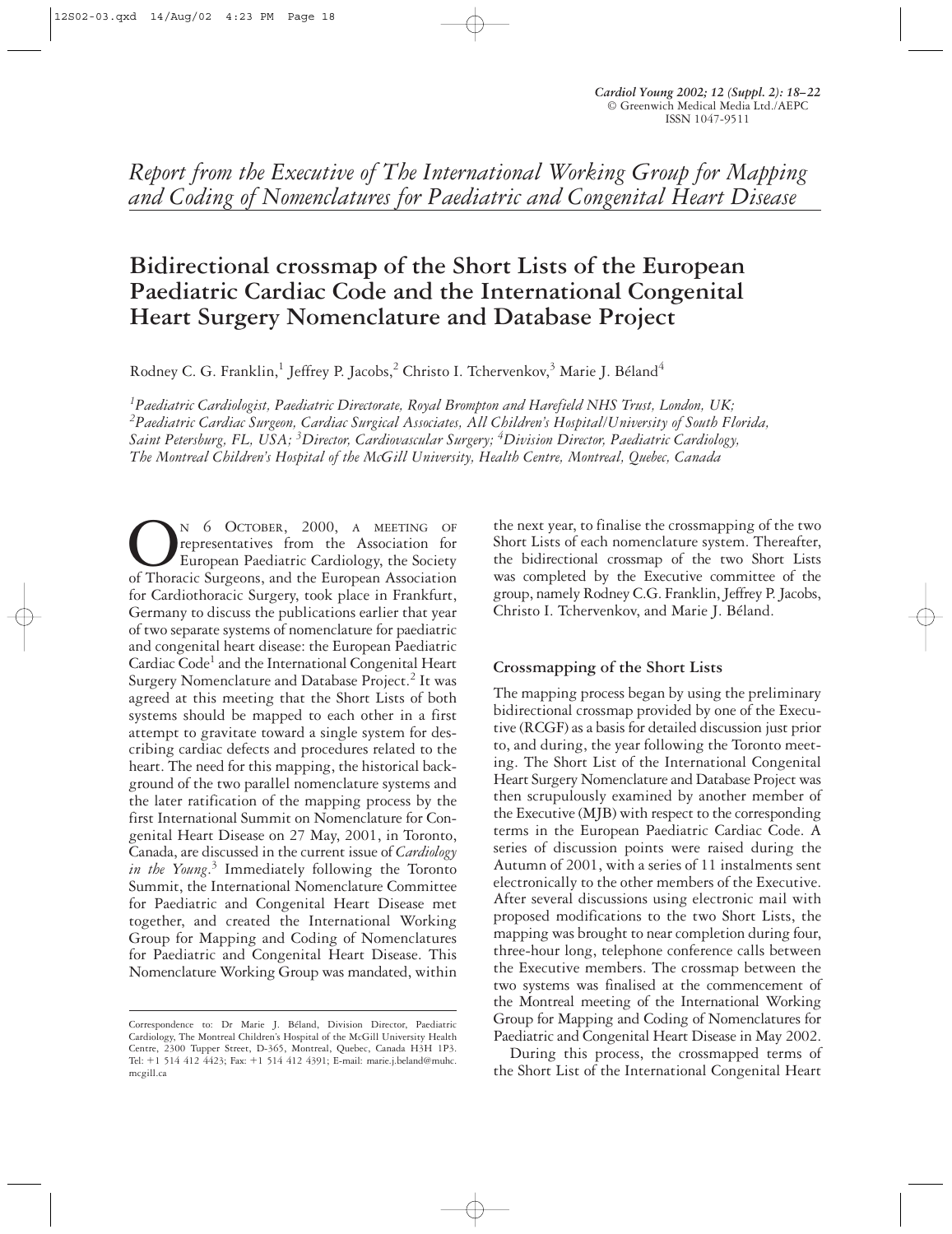Surgery Nomenclature and Database Project was added as an eighth column to the revised Short List of the European Paediatric Cardiac Code, now published in this supplement of *Cardiology in the Young*. 4 In the reverse mapping, the term in the Short List of the European Paediatric Cardiac Code, and its six digit numerical code, appear as the second and third columns of the recently updated spreadsheet listing of the Surgical Nomenclature Short List within this supplement.<sup>5</sup> The following four columns in the latter Short List consist of the appropriate codes of the 9th and 10th revisions of the International Classification of Diseases, as described in the accompanying article in this supplement.<sup>6</sup>

To ensure that each diagnosis and procedure in one Short List could be mapped to an equivalent in the other, it was clear from the outset of the crossmapping process that it would be necessary to create new terms for each list. Also, when indicated, certain terms would need to be promoted from the Long List of each nomenclature system to their respective Short List. Although initially a full bidirectional map was envisaged, such that each item on each Short List would have its equivalent in the other, it soon became clear that the differing remits of the organisations involved would render this more difficult for the Short Lists. The Short List of the Congenital Heart Surgery Nomenclature and Database Project was designed as a minimal dataset for specific surgical needs. Furthermore, the surgical Short List was already in use for formal international harvesting of data.<sup>7</sup> The governing surgical societies have, therefore, not wished to compromise this to date by introducing new terms, which would not serve this particular purpose. Very little alteration of the surgical Short List was permitted. This has meant that the current listings are based upon the Short List of the Congenital Heart Surgery Nomenclature and Database Project as published in  $2000$ ,<sup>2</sup> with a few minor recent modifications.<sup>7</sup> It also includes some modifications which are, as yet, unpublished. The most significant of these are the inclusion of the first sub-hierarchy of ventricular septal defects, as detailed in the Long List of the *Annals of Thoracic Surgery* supplement,8 and the dropping of the appendage *NOS* from all items. This latter reflects the opinion of the Executive of the Nomenclature Working Group that the generic term on its own was self explanatory, without the need for this or other clarifying nomenclature, such as *unspecified*, being affixed (see below).

In contrast, the Association for European Paediatric Cardiology had intended their Short List to be a comprehensive condensation of the Long List so that it would still be possible to code all lesions and interventions to a reasonable level of accuracy. It was also intended to be a solution to database objectives of a wide range of specialists within paediatric cardiology and cardiac surgery. Thus, it was logical to ensure that all items in the Short List of the Heart Surgery Nomenclature were catered for thoroughly in the European Paediatric Cardiac Code. The Coding Committee of the Association for European Paediatric Cardiology, with ratification by its Council, therefore agreed to incorporate, and map accurately, all of the terms in the Short List of the Congenital Heart Surgery Nomenclature and Database Project which were not represented in the European Short List. The European Paediatric Cardiac Code Short List has, therefore, been substantially modified. It now contains 317 additional items. The map to the Short List of the International Congenital Heart Surgery Nomenclature and Database Project system contains 51 entries where there was *no exact equivalent* term in the latter system.

In the crossmap of the Short List of the Congenital Heart Surgery Nomenclature and Database Project to that of the European Paediatric Cardiac Code, almost all of the entries in the surgical Short List have an equivalent term within the European Paediatric Cardiac Code, with the exception of those entries within the surgical Short List which contained the word *Other* (for example: *Coarctation repair, Other*). It was noted by the Executive of the Nomenclature Working Group that the use of the word "other" could confer different meanings to a term depending on the list in which it was included, that is the Short versus the Long List, and therefore these items should not be mapped. For instance, *Coarctation repair, Other* on the surgical Short List implies the use of a technique for surgical repair different from the types listed: end-to-end, end-to-end extended, subclavian flap, patch aortoplasty, and interposition graft. Within the surgical Long List,<sup>9</sup> the same entry *Coarctation repair, Other* is included in a list of routes by which the repair can be performed: left thoracotomy, right thoracotomy, median sternotomy, and using a transcatheter technique. The selection of *Coarctation repair, Other* from the Long list implies, therefore, a different meaning than the selection of the same term from the Short List. In addition, any entry containing the appended term *Other* may change meaning over time, as additional terms are added to the parent list from which the term was derived. The more comprehensive nature of the Short List of the European Code also meant that there was frequently more than one potentially equivalent term in this list for a corresponding item in the surgical Short List. For example, *Pulmonary valve, Other* in the surgical Short List could be mapped to any of *Pulmonary valvar abnormality* (09.05.00), *Pulmonary valvar abnormality* – *acquired* (10.35.01), *Post-procedural pulmonary valvar complication* (15.30.00) or *Pulmonary valvar prosthesis complication*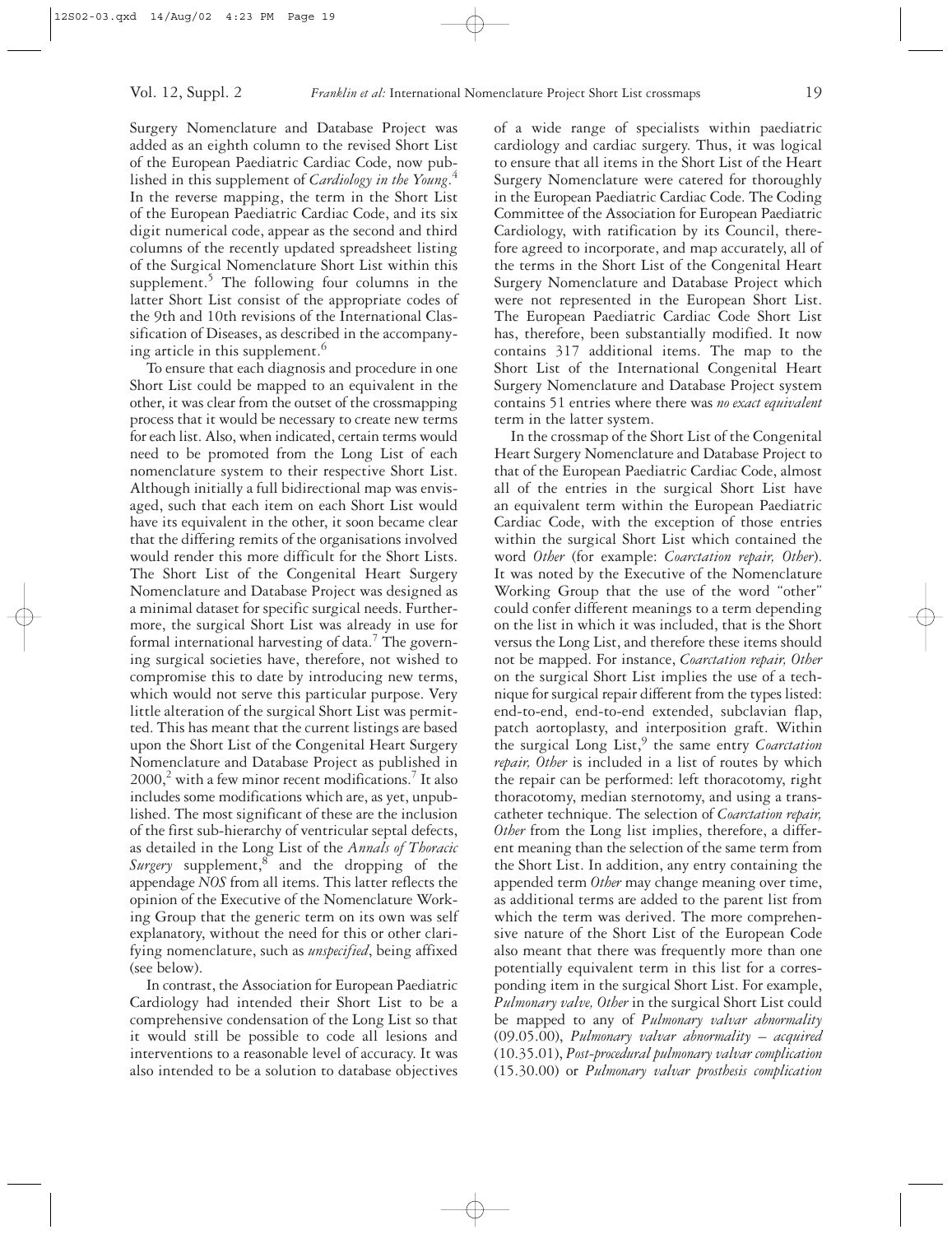(15.30.08), with the inevitable potential for inaccuracy if trying to submit data from an institution using the surgical nomenclature to a database based upon the European Code. As a consequence of these factors, all terms from the Short List of the International Congenital Heart Surgery Nomenclature and Database Project with the addition *Other* have been entered as *no exact equivalent* in the crossmap of the item to the Short List of the European Paediatric Cardiac Code. It is anticipated, however, that in the near future there will be a series of further changes in the surgical Short List, which will address some of these issues. It is hoped that it will then be possible to produce a fuller and more accurate crossmap in this direction.

# **Crossmapping issues and the development of crossmapping rules**

It can be seen from the above discussion that the crossmapping process has allowed further clarification of several issues concerning nomenclature and databases that have been difficult to resolve. Four of these issues that have been further clarified are discussed in this review:

- Generic terms in the lists, that is terms ending in *NOS* in the surgical lists or *(unspecified)* in the European lists.
- Nonspecific terminology meant to allow further description in the nomenclature lists, that is terms ending in *Other* in the surgical lists or *(DESCRIBE)* in the European lists.
- The meaning of the words *right* and *left* in the nomenclature lists, or lateralisation.
- Structural differences between the two nomenclature systems.

Optimal performance from systems of nomenclature can be expected in an environment where the database, or system for entry of data, has certain standard regulations and requirements. The person entering the data, the nomenclature coder, must be forced to choose from the choices in the list of nomenclatures, and not be allowed to type free text directly into the fields for "Diagnoses" and "Procedures". A separate "Comments" field will then allow further free text to add additional description to any individual diagnosis or procedure that has been chosen. The crossmapping, and the systems themselves, will work effectively in environments that follow this basic rule or principle. This fundamental principle also leads to logical solutions for the first two issues above.

All terms in the nomenclature lists theoretically end in *NOS* or *(unspecified)*, in that one can always create further subdivisions for virtually any diagnosis or procedure. As stated above, therefore, the generic term on its own is self explanatory, without the need for other clarifying nomenclature, such as *NOS* or *(unspecified)* being affixed. These suffixes are consequently not necessary.

As discussed earlier, the terms ending in *Other* in the surgical lists are problematic for several reasons. The appendage *Other* could confer different meanings to a term depending on the list in which it is included, and any entry containing the appended term *Other* may change meaning over time as additional terms are added to the parent list from which the term is derived. The purpose and original intent of these appended terms in the surgical lists was to allow for the further description of related terms or choices not appearing in the list, similar to the use of the suffix *(DESCRIBE)* in the European lists. The initial proposed solution for the discrepancy between terms ending in *Other* in the surgical lists, and *(DESCRIBE)* in the European lists, was to convert the terms ending in *Other* in the surgical lists to *(DESCRIBE)*, as this would circumvent the above shortcomings and implications inherent in the word *Other*. It is apparent, however, that there is no longer a requirement to specify that a family of terms can have further items added, when the database environment follows the rule discussed above; namely, that no free text is permitted in the fields for "Diagnoses" or "Procedures", whilst a separate "Comments" field exists to allow further description of any chosen item. Thus, theoretically, all terms in the lists are suffixed with *(DESCRIBE)*, and the coder has the option to add further detail to any selected term. As a consequence, generic family terms ending in *(DESCRIBE)* or *Other* become redundant.

When discussing cardiac chambers, such as atriums and ventricles, and spatial relationships, the words *left* and *right* can be confusing. Rules were therefore created to provide consistency and accuracy of descriptive terms of anatomical phenotypes. For cardiac chambers, unless otherwise stated, *left* refers to morphologically left, and *right* refers to morphologically right. Thus, left ventricle means the morphologically left ventricle, left atrium refers to the morphologically left atrium, and right atrial appendage refers to the morphologically right atrial appendage, and so on. When discussing cardiac chambers, the words *left* and *right* do not imply sidedness or position. If one wishes to describe the position or sidedness of a cardiac chamber, it is necessary to use terms such as *left-sided ventricle*. The term left ventricle, therefore, merely means the morphologically left ventricle, and does not mean or imply left-sidedness or right-sidedness. Similarly, it does not imply connections to the right or left atrium, or the pulmonary or systemic circulations. In contrast, when describing the superior caval vein, and using the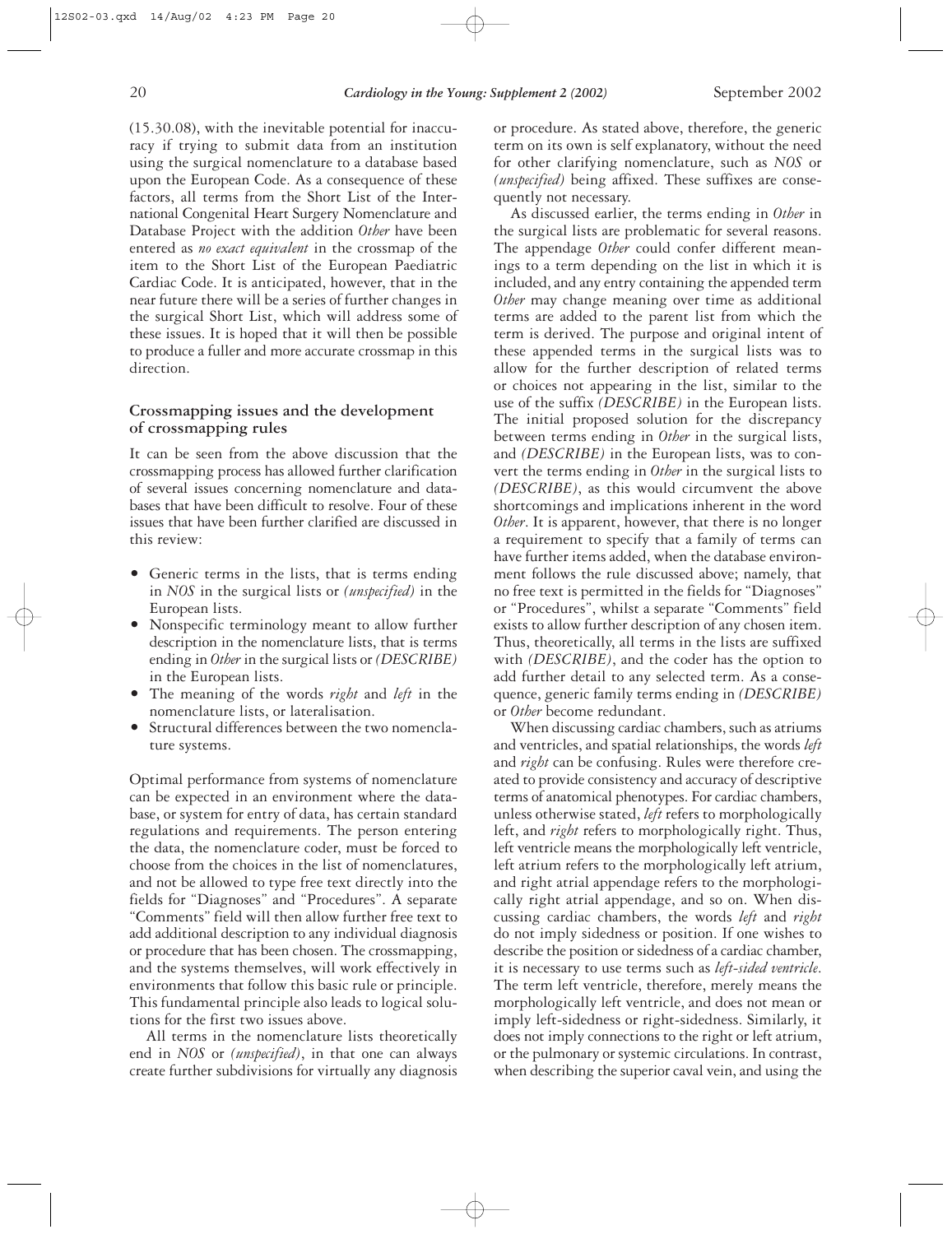prefix *left* or *right*, it is the spatial position that is being alluded to, rather than any other connection or phenotypic variation that may exist.

A separate issue is that the structure of the two systems for nomenclature differs fundamentally, this being most apparent when comparing the two Long Lists. The International Congenital Heart Surgery Nomenclature and Database Project uses a tree for its hierarchical structure, with an incrementally more complex diagnostic or procedural combination of terms. Each combination is considered a single diagnostic unit, which theoretically would have its own numerical code, had the system adopted one. In contrast, the European Paediatric Cardiac Code is largely constructed in an "atomic" way, so that a complex diagnosis would have separate numerical codes for each element. This means that a map between the two systems leads to a series of codes in the European Code being equivalent to one "unit" of diagnosis in the Surgical Code. Thus, the combination term from the surgical nomenclature *TGA, VSD – LVOTO* is equivalent to the three entries in the European Paediatric Cardiac Code: *Discordant VA connections* (01.05.01), *VSD* (07.10.00), and *LV outflow tract obstruction* (07.09.01). In the mapping of the Short Lists, this has been addressed by "boxing" together groups of terms from the European Paediatric Cardiac Code, and listing them at the end of the crossmap of the European Paediatric Cardiac Code to the International Congenital Heart Surgery Nomenclature and Database Project Short Lists as an Appendix, whilst integrating them into the structure of the reverse crossmap. Exceptions to this configuration are a few common combinations of lesions that are so routinely associated with each other that they have been grouped as one discrete diagnosis or procedure in both systems. Examples are: *Pulmonary atresia VSD (including Fallot type)* (01.01.06), or *Arterial and atrial switch procedures (double switch)* (12.29.25).

### **The future of the mapping process**

The process of crossmapping the existing nomenclatures represents a work in evolution, which currently is encompassing the respective Long Lists of the two systems.<sup>3</sup> As discussed above, the process has allowed further clarification and understanding of several controversial issues. The process and our understanding of these issues will continue to evolve, as may the definitions, principles and rules. In turn, this will lead to further revisions in the lists, such as removing the terms *NOS, Other, (unspecified)* and *(DESCRIBE)* from the hierarchies, as discussed above. As the mapping process progressed, it became evident that, in general, it was easy to add new terms to the systems, but more challenging to merge or drop terms.

A mechanism is evolving through the joint efforts of the Society of Thoracic Surgeons and the European Association of Cardiothoracic Surgery to facilitate these updates to the surgical lists. A similar mechanism is already in place within the Association for European Paediatric Cardiology for the European Paediatric Cardiac Code.

In fulfilling its first mandate, the Executive of The International Working Group for Mapping and coding of Nomenclatures for Paediatric and Congenital Heart Disease examined the problems, proposed solutions, and established the groundwork necessary for completing the second mandate of the working group. This was to crossmap the respective Long Lists of the European Paediatric Cardiac Code and the International Congenital Heart Surgery Nomenclature and Database Project, and/ or develop a single "super-tree" of nomenclature by the time of the next World Congress in Buenos Aires, Argentina in 2005, as outlined in the related article in this issue of *Cardiology in the Young*. <sup>3</sup> It is hoped that the ultimate outcome of this work will be a comprehensive list of entries for paediatric and congenital cardiac disease, as constructed with broad input from cardiac societies and associations from around the world. This will then be the International Paediatric Cardiac Code. It is anticipated that this will then become the universal standard coding system for databases worldwide, enabling truly representative and validated global multicentric research, which in turn, will lead to improvements in the care and treatment of patients with paediatric and congenital heart disease.

#### **Websites**

The Short Lists of the European Paediatric Cardiac Code (current version) and the International Congenital Heart Surgery Nomenclature and Database Project (version as published in 2000<sup>2</sup>) are available on the following sites, respectively:

www.aepc.org, www.pediatric.ecsur.org, and www.sts.org.

### **Acknowledgments**

The authors acknowledge the tremendous contribution of all individuals who have worked on the establishment of the European Paediatric Cardiac Code and the International Congenital Heart Surgery Nomenclature and Database Project. The Executive of the Nomenclature Working Group thank Robert H. Anderson for his input and encouragement during the debates over the crossmapping of the two Short Lists. The support of The Montreal